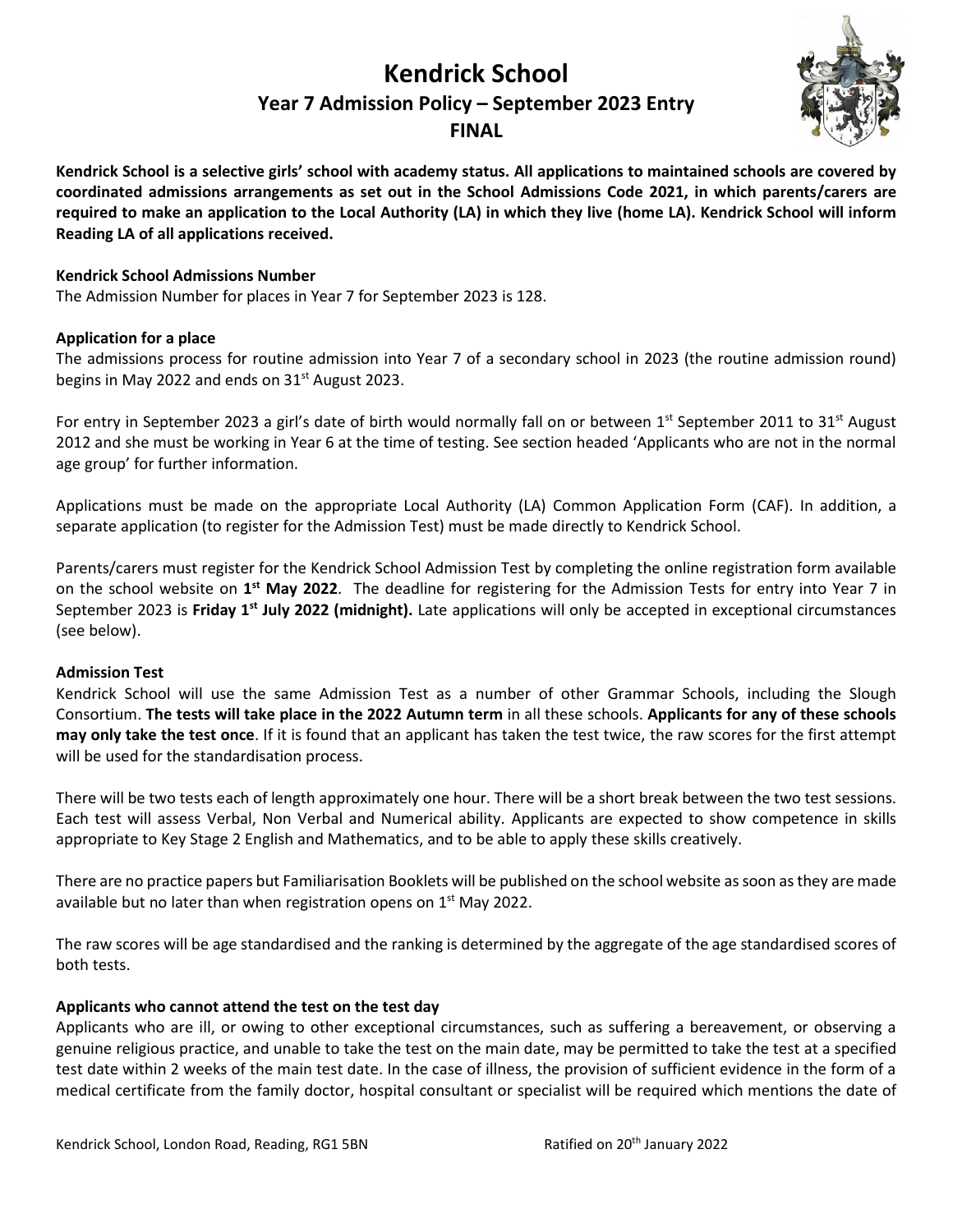the main admission test. In any other circumstances a written explanation of the reason with documentary evidence should be provided. The Headteacher will make a decision based on the evidence provided.

Applicants who wish to attend an entrance test for another school being held on the same day as the Kendrick School Admission Test will not be permitted to sit the Kendrick School Admission Test on an alternative day. This will not be deemed as an exceptional circumstance.

#### **Results**

The result of the Admission Test will be made available to parents/carers in advance of the Common Application deadline of 31<sup>st</sup> October 2022, unless there are exceptional circumstances (such as the COVID pandemic). Parents/carers are advised to use this information as guidance to the suitability of their daughter for a Grammar School place. **The results do not guarantee an offer of a place.** (See section on "Oversubscription Criteria")

The deadline for receipt of the Common Application Form by the home LA is **31st October 2022**.

#### **Applications received after the deadline**

Late applications for the Kendrick School Admission Test will **only be accepted in exceptional circumstances**. Applicants should write to the Admissions Officer outlining their reasons. Documentary evidence will be requested. The final decision on whether there are exceptional circumstances will be made by the Headteacher.

#### **Inclusion**

The parent/carer of any child with special educational needs or a disability, who is applying for a place at the School, should inform the Admissions Officer at Kendrick School so that any special arrangements that might need to be made to enable the child to take the Admission Test can be discussed. It would be expected that there would be supporting information from an accredited medical professional recommending arrangements appropriate to the need. **It would also be necessary to establish a history of need by demonstrating that similar arrangements are in place at the applicant's current school.** Kendrick School may contact the applicant's primary school to verify and confirm existing arrangements.

Requests for special arrangements should be requested by completing the appropriate section of the Kendrick School online registration form by the **closing date of Friday 1st July 2022 at midnight.**

**PLEASE NOTE**: If a candidate is sharing test results with other schools in the Consortium, it is the responsibility of the test centre where the child is **sitting the test** to organise the special arrangements. Parents/carers must discuss and agree the arrangements made with this test centre well in advance of the test date. Kendrick School cannot be held responsible for arrangements made at another test centre.

#### **Fraudulent Applications**

Any information that is subsequently proven to be inaccurate will potentially invalidate that application. Those who submit fraudulent or deliberately misleading applications may also be subject to legal proceedings.

#### **Education, Health and Care Plans**

Children who have an Education Health and Care Plan where the School has been named by the Local Authority will be admitted automatically<sup>1</sup> and the number of places available to other applicants will be reduced accordingly.

#### **Oversubscription Criteria**

All applicants will be ranked according to their performance in the tests. Oversubscription criteria will be applied if there are more applicants than the 128 places available. A qualifying score will be determined (to two decimal places) for candidates in categories 3-6 of the oversubscription criteria below**. A qualifying score of 5 points lower than this score will be applied for candidates in categories 1 and 2 of the oversubscription criteria below (Pupil Premium/Service Premium/Child in Care).**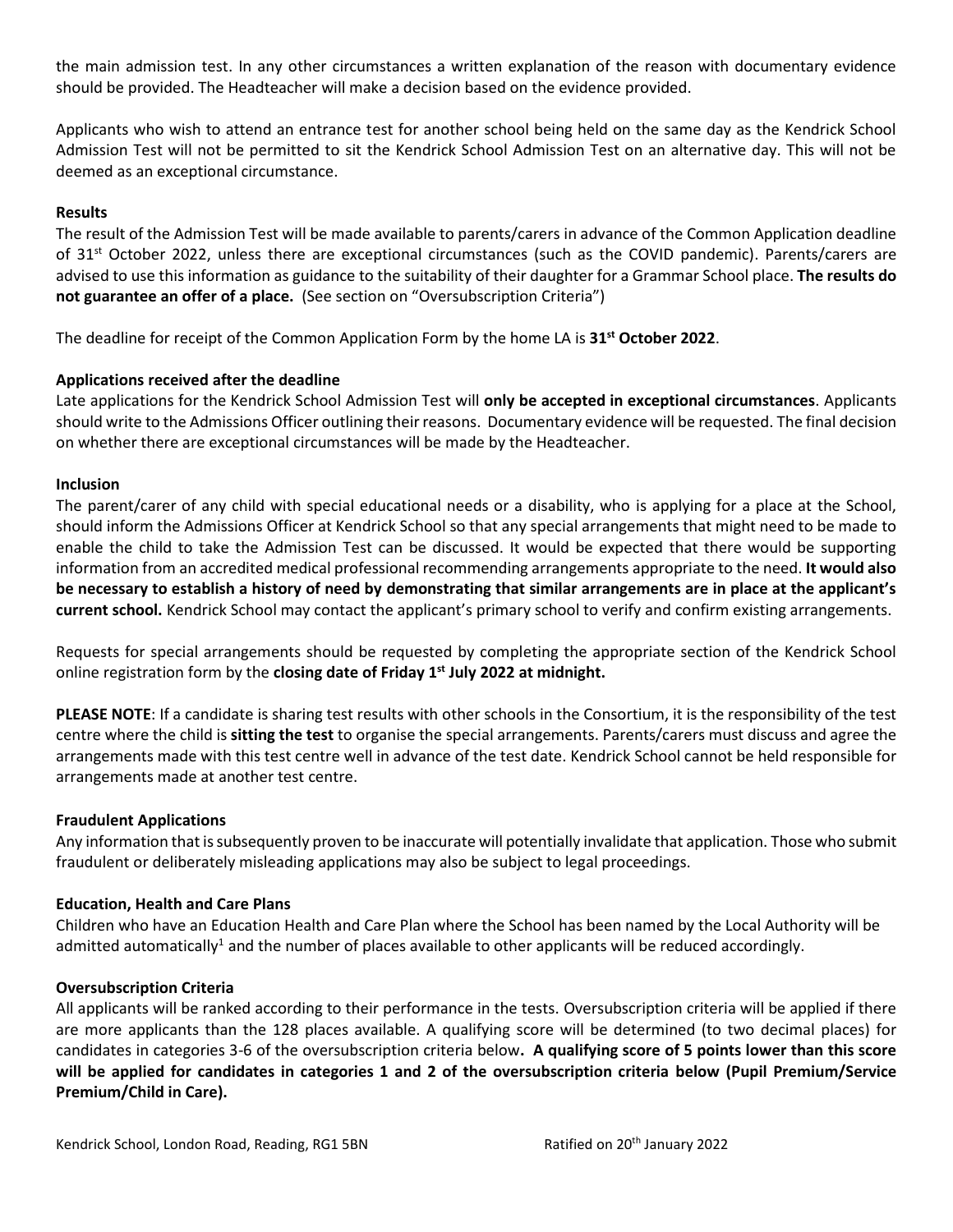Offers will be made from the ranked list in the following order and within each category:

- 1. The applicant is a looked after child or previously looked after child<sup>2</sup>
- 2. The permanent home address of the applicant is within **Priority Areas 1 and 2** of the designated area of the school at **31st August 2022 and they should still be living there at the time of admission to the school** and the applicant is in receipt of **Pupil Premium or Service Premium<sup>3</sup>** . Documentary evidence, or confirmation from the applicant's current primary school that the child is in receipt of Pupil Premium or Service Premium will be required.

Offers will then be made from the ranked list, according to the ranked order until up to 75% (96) of places have been offered:

3. The permanent home address of the applicant is within **Priority Areas 1 and 2** of the designated area of the school and this has been the permanent home address of the parent(s)/carer(s) and the applicant at **31st August 2022 and they should still be living there at the time of admission to the school**.

The remaining 25% (32) places will be offered in the following order, according to the ranked order until all places in total have been offered:

- 4. The permanent home address of the applicant is within **Priority Area 1** of the designated area and this home address has been the permanent home address of the parent(s)/carer(s) and the applicant at **31st August 2022 and they should still be living there at the time of admission to the school**.
- 5. The permanent home address of the applicant is within the **Priority Area 2** of the designated area and this home address has been the address of the parent(s)/carer(s) and the applicant at **31st August 2022 and they should still be living there at the time of admission to the school**.
- 6. Applicants whose permanent home address is NOT in the designated area of the school.

*Note: in 1) above, any such an applicant, provided she has achieved the lower qualifying score, will be offered a place even if she is not ranked in the top 128 places. In 2) any such applicant, provided she has achieved the lower qualifying score and her permanent home address is within* **Priority Areas 1 and 2** *of the designated area of the school, will be offered a place even if she is not ranked in the top 128 places. The total number of places offered will remain, however, at 128.* 

# **Waiting lists**

During the routine admission round a 'waiting list' will be administered if the school has more applicants than places available. An applicant's position on the waiting list is determined according to the oversubscription criteria that applied to applicants at the time of the original allocation of places. After 1<sup>st</sup> March 2023, this waiting list will be used to offer places until 31<sup>st</sup> December 2023. After all offers have been accepted or declined by the LA deadline, parents/carers of children above the cut-off point who change their preference following allocation day, because their child was offered a higher preference, will be added to the waiting list according to the over-subscription criteria. Any child who moves into the designated area, following receipt of confirmation of change of preferences from the LA and documentary evidence of the new address, will be re-ranked according to the oversubscription criteria on  $1<sup>st</sup>$  September 2023.

#### **Designated Area**

The designated area is made up of **Priority Area 1** and **Priority Area 2** and each area is determined by the postcode of the applicant's permanent home address. Places will be offered to applicants who are ranked high enough according to the Admission Test scores and who reside within the designated area.

This must be the applicant's **permanent home address** with their parent/carer at **31st August 2022 and they should still be living there at the time of admission to the school.** The school may ask for documentary evidence to support the application. Only if there are further places available will applicants who live outside the designated area be considered.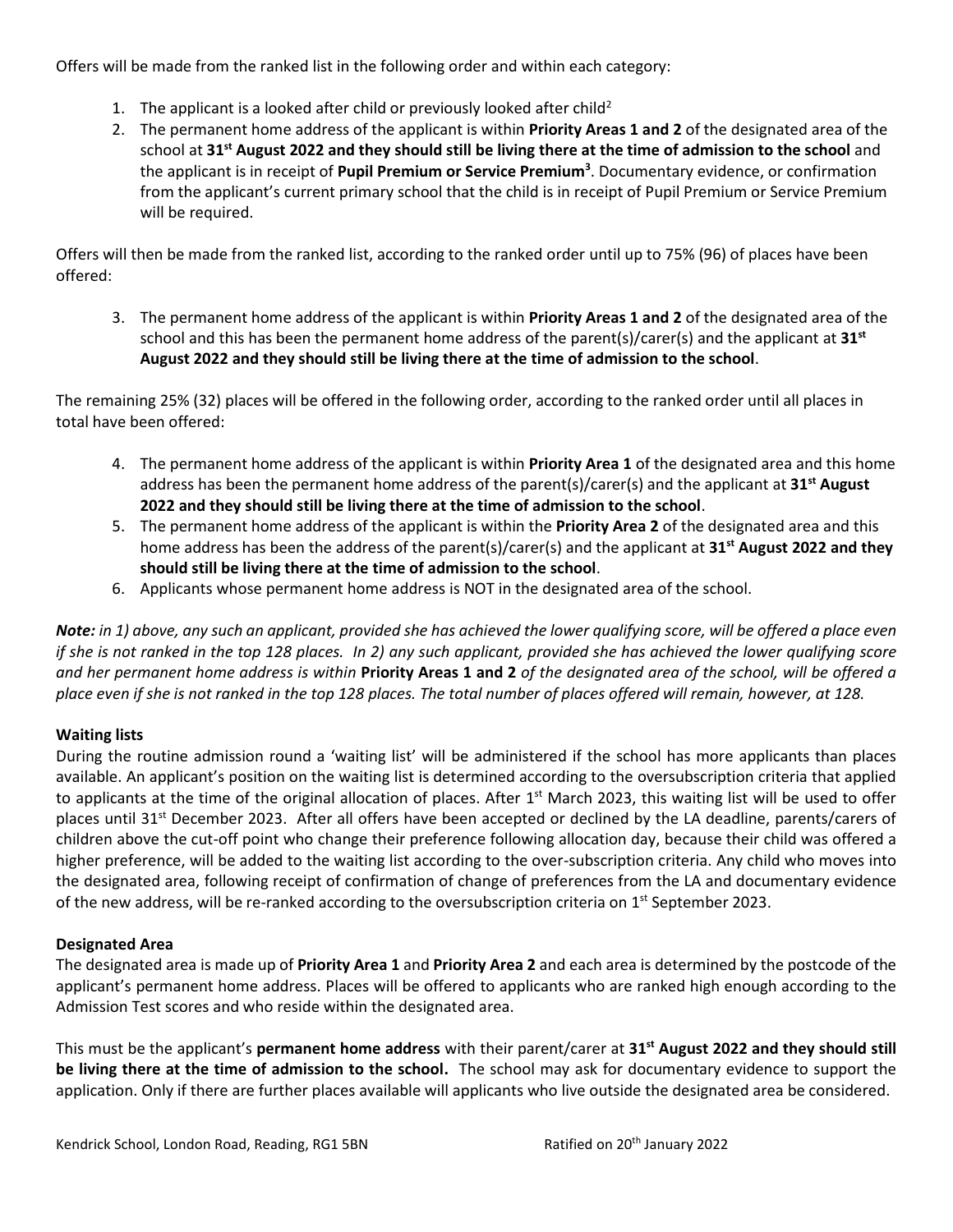**The address which will be used for consideration to be living within the designated area is the applicant's permanent home address at the time of application, and no later than 31st August 2022**. This also applies to applicants who are applying late due to exceptional circumstances. Address changes will be investigated and documentary evidence must be provided.

Evidence is required of a single address at 31<sup>st</sup> August 2022. For a definition of permanent home address, please see Appendix 1.

#### **Applicants who are not in the normal age group**

Applications will not normally be accepted from any girl whose birth date is before  $1^{st}$  September 2011. Applications will not normally be accepted from any girl whose date of birth is after 31<sup>st</sup> December 2012.

Under age and over age applications are only considered in exceptional circumstances. Any candidate who is 'under age' or 'over age' must write directly to the Admissions Officer before the application deadline. The Admissions Officer will then request the relevant information to support the case and obtain the views of the candidate's primary school Headteacher at the time of registration to sit the test. Please note that the final decision to allow an under or over age candidate to sit the test is at the discretion of the Headteacher of Kendrick School.

In addition, applicants would be expected to be working in Year 6 at the time of the Admission Test. Applications will not be accepted from any applicant who has moved on to Year 7.

Candidates can only sit the Kendrick School admission tests once unless they are repeating Year 6. Written confirmation from the school will be requested.

## **The tie-break situation**

The following criterion will be used to rank applicants on the waiting list who cannot be distinguished by their performance in the Admission Test, i.e. all those achieving **exactly** the same overall score in the tests:

• *Eligible applicants living nearest to Kendrick School and within the designated area will be accorded the highest priority in the allocation of places. Distance will be from the home address to the front gate of the school. It will be calculated using grid references and online digital mapping software. Applicants living nearest to the school yet outside the designated area will be ranked after those living within the designated area. For those living equidistant from the school, an independent person will supervise random allocation. In the case of Kendrick School, this will be Reading Local Authority*.

#### **Offer Date**

All parents/carers will be notified to which school their child has been allocated. They will be informed by the home LA, on the national offer date, 1<sup>st</sup> March 2023.

#### **Appeals**

Where an applicant is not offered a place at their preferred school, parents/carers may feel that circumstances surrounding the Admission Test may give grounds for appeal. Details about the appeal process are given by the home LA in the offer letter and on the school's website.

<sup>&</sup>lt;sup>1</sup>An Education, Health and Care plan is a plan made by the local authority under Section 37 of the Children and Families Act 2014 specifying the special education provision required for that child. Section 39(2) of the Children and Families' Act 2014 requires the local authority to consult the school before naming a school on the Education Health and Care Plan. Section 39(4) gives the only reasons why a school should not be named as "(a) the school or other institution requested is unsuitable for the age, ability, aptitude or special educational needs of the child or young person concerned, or (b) the attendance of the child or young person at the requested school or other institution would be incompatible with – (i) the provision of efficient education for others, or (ii) the efficient use of resources." Kendrick School will therefore work with recognised authorities during the consultation process to ensure that a child with an Education, Health and Care Plan is of suitable ability to be successful in a selective school context.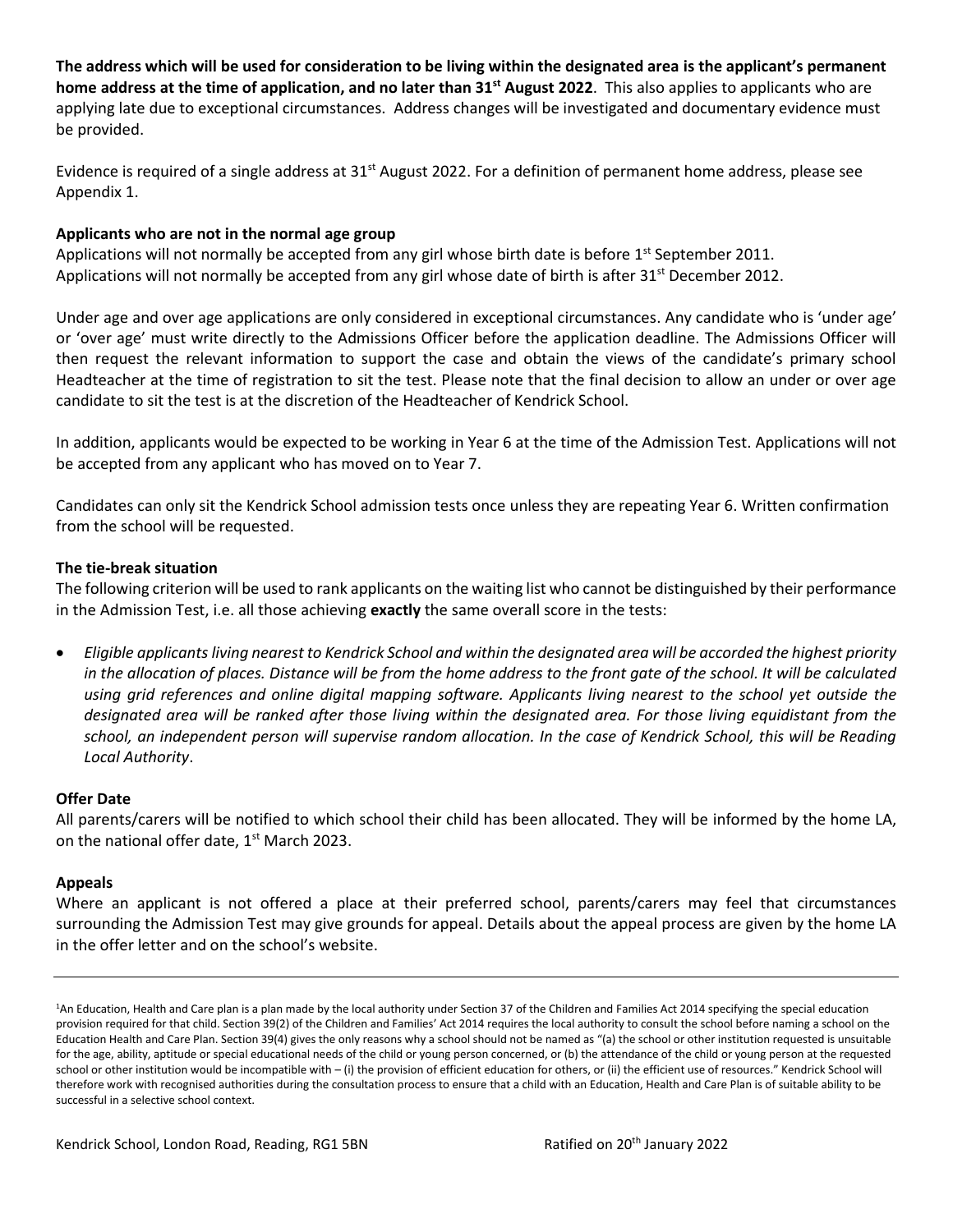<sup>2</sup>A 'looked after child' or a child who was previously looked after but immediately after being looked after became subject to an adoption, child arrangements, or special guardianship order including those who appear [to the admission authority] to have been in state care outside of England and ceased to be in state care as a result of being adopted. A looked after child is a child who is (a) in the care of a local authority, or (b) being provided with accommodation by a local authority in the exercise of their social services functions (see the definition in Section 22(1) of the Children Act 1989).

<sup>3</sup>Pupil Premium are those students who have received funding for free school meals at any point in the last 6 years or who are currently eligible for free school meals. The Service Premium is designed to support children with parents/carers serving in the regular British armed forces. Students attract the Premium if they meet the following criteria: one of their parents/carers is serving in the regular armed forces (including students with a parent who is on full commitment as part of the full time reserve service); one of their parents/carers served in the regular armed forces since 2016 or one of their parents/carers died while serving in the armed forces and the student is in receipt of a pension under the Armed Forces Compensation Scheme (AFCS) or the War Pensions Scheme (WPS)

# **APPENDIX 1 - Designated Area Postcodes**

#### **PRIORITY AREA 1**

RG1 RG2 0, RG2 6, RG2 7, RG2 8 RG30 1, RG30 2, RG30 3, RG30 4, RG30 6 RG31 4, RG31 5, RG31 6, RG31 7 RG4 5, RG4 6, RG4 7, RG4 8 RG5 3 RG6 1, RG6 5, RG6 6, RG6 7

#### **PRIORITY AREA 2**

RG2 9, RG4 9, RG5 4, RG6 3, RG6 4, RG7, RG8, RG9, RG10, RG12, RG18, RG19, RG21, RG24, RG26, RG27, RG40, RG41, RG42, RG45 RG14 2, RG14 5 RG20 4, RG20 5, RG20 6, RG20 7 RG22 6 RG23 8 RG29 1 GU14, GU15, GU16, GU17, GU18, GU19, GU20, GU46, GU47, GU51, GU52 OX10 0, OX10 1, OX10 6, OX10 8, OX10 9 OX11 9 OX49 5 SL4, SL5, SL6, SL7, SL8 SL1 5, SL1 6, SL1 7, SL1 8, SL1 9 HP10 9, HP11, HP12, HP14 3 *NB: Postcode district is indicated by the first digit and the postcode sector by the second digit. Eg RG1 5BN: 1 represents district; 5 represents sector.*

#### **Definition of Permanent Home Address**

An applicant's permanent home address is their normal place of residence, excluding any business address or a relative or childminder's address, and must be the permanent place of residence of the parent/carer with whom the applicant spends the majority of their time, Monday to Friday. Where there is a formal residence order or child arrangements order which states that care of the child is equally shared between parents/carers, then it is up to them to agree which address to use for the purpose of making a school place application. If care of the applicant is not equally shared, the address of the parent with whom the applicant spends the majority of their time must be used. Where there is no formal agreement in place, the address where any child benefit payments are made will be used.

The exception to this is if the family are Crown Servants or members of the Armed Forces. Documentary evidence will be required.